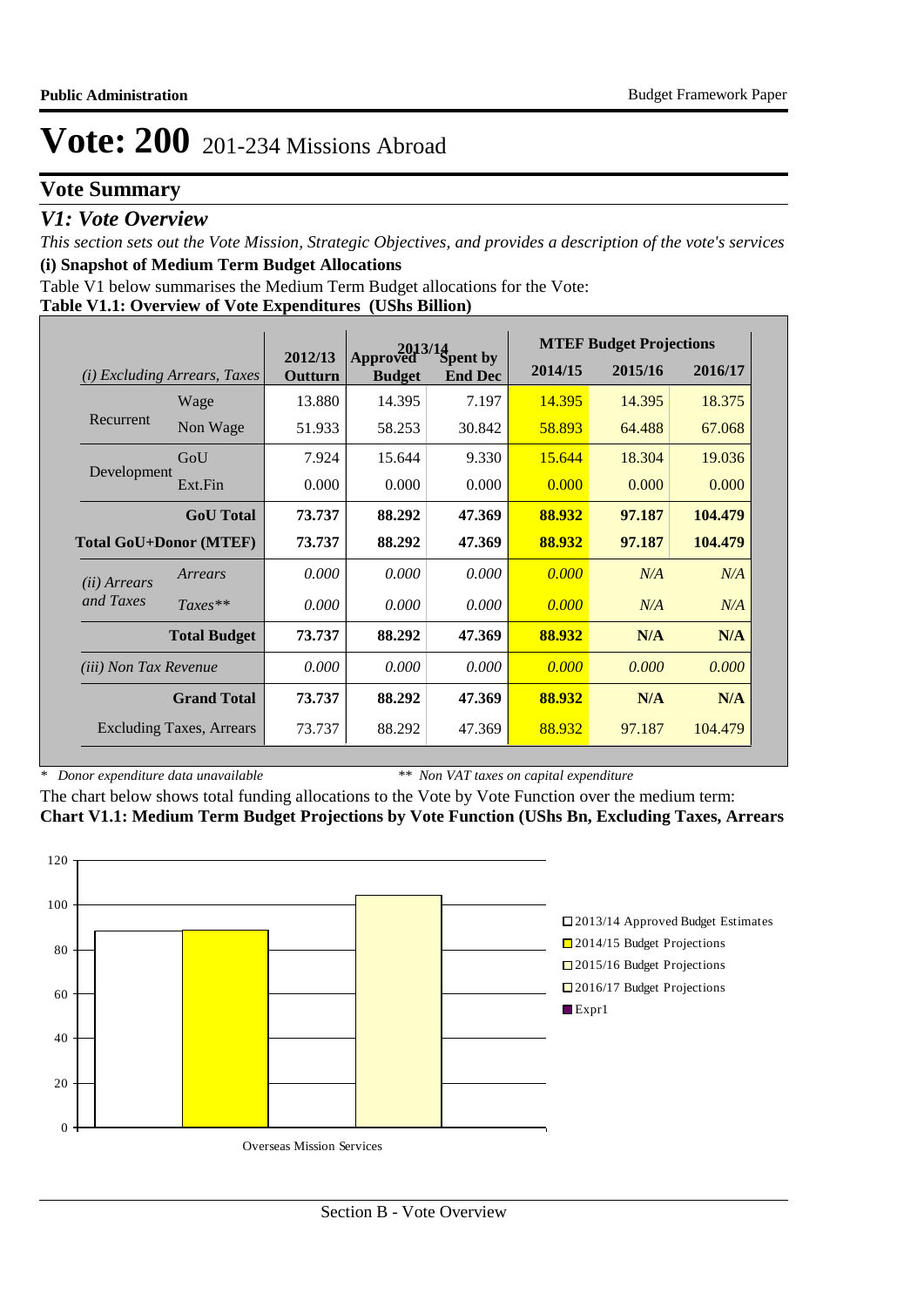# **Vote Summary**

## **(ii) Vote Mission Statement**

*-Missions Abroad aim to promote and protect the national interests abroad* The Vote's Mission Statement is:

### **(iii) Vote Outputs which Contribute to Priority Sector Outcomes**

The table below sets out the vote functions and outputs delivered by the vote which the sector considers as contributing most to priority sector outcomes.

## **Table V1.2: Sector Outcomes, Vote Functions and Key Outputs**

# *V2: Past Vote Performance and Medium Term Plans*

*This section describes past and future vote performance, in terms of key vote outputs and plans to address sector policy implementation issues.* 

## **(i) Past and Future Planned Vote Outputs**

*2012/13 Performance*

D.R. CONGO

In December, 2011, Uganda assumed the 2 year Chairmanship of the International Conference on the Great Lakes Region (ICGLR) and is in charge of steering the implementation of the Security, Stability and Development Agenda between member states. Since July, 2012, the Ministry of Foreign Affairs has hosted 4 Extra Ordinary ICGLR Summits aimed at stabilizing the Eastern Democratic Republic of Congo (DRC) and member states affected by the fighting between the DRC Government and former members of the National Congress for the Defence of the People (M23). As a result of these summits, considerable progress was achieved on the ground including cessation of hostilities, establishment of an Expanded Joint Verification Mechanism and a Military Assessment Team, whose mandate is to prepare the operationalization of an international neutral force. The warring parties are currently engaged in peace talks in Kampala in an effort towards a final settlement of the crisis.

## SOUTH SUDAN

In December, 2012, the Ministry on behalf of Uganda Government signed a Joint Permanent Commission (JPC) with the Government of South Sudan. Among the areas agreed upon was cooperation in defense and security matters. The UPDF and SPLA armies shall engage in military cooperation through joint operations, combating of proliferation of illegal small arms and light weapons, exchange of information and fighting international terrorism. In addition, the Uganda Police, Prisons and Judiciary shall engage in capacity building programs with their counter parts in South Sudan.

## SOMALIA

The chronology of political events in Somalia shows that the efforts of our involvement in the stabilization of Somalia are bearing good results. A new national constitution was approved and a new Parliament was inaugurated. In September, 2012, H.E Hassan Sheikh Mohamud was elected President of Somalia. According to the Kampala Accord that was signed in June, 2011, this presidential election was the final step required for the completion of the transitional period, and therefore marked an end to the transitional period as enshrined in the Accord. In November, 2012, the United Nations Security Council (UNSC) renewed AMISOM's mandate for another 4 months and expanded the UN logistical support package to include funding for an additional 50 civilian personnel. The Ministry continues to engage key stakeholders and the UNSC on expectations for the next phases of the stabilization of Somalia.

## Kenya

In a bid to maintain stability in the region, the Ministry through the IGAD framework monitored Kenya elections that Saw Kenyatta win to become Kenya's 4th President.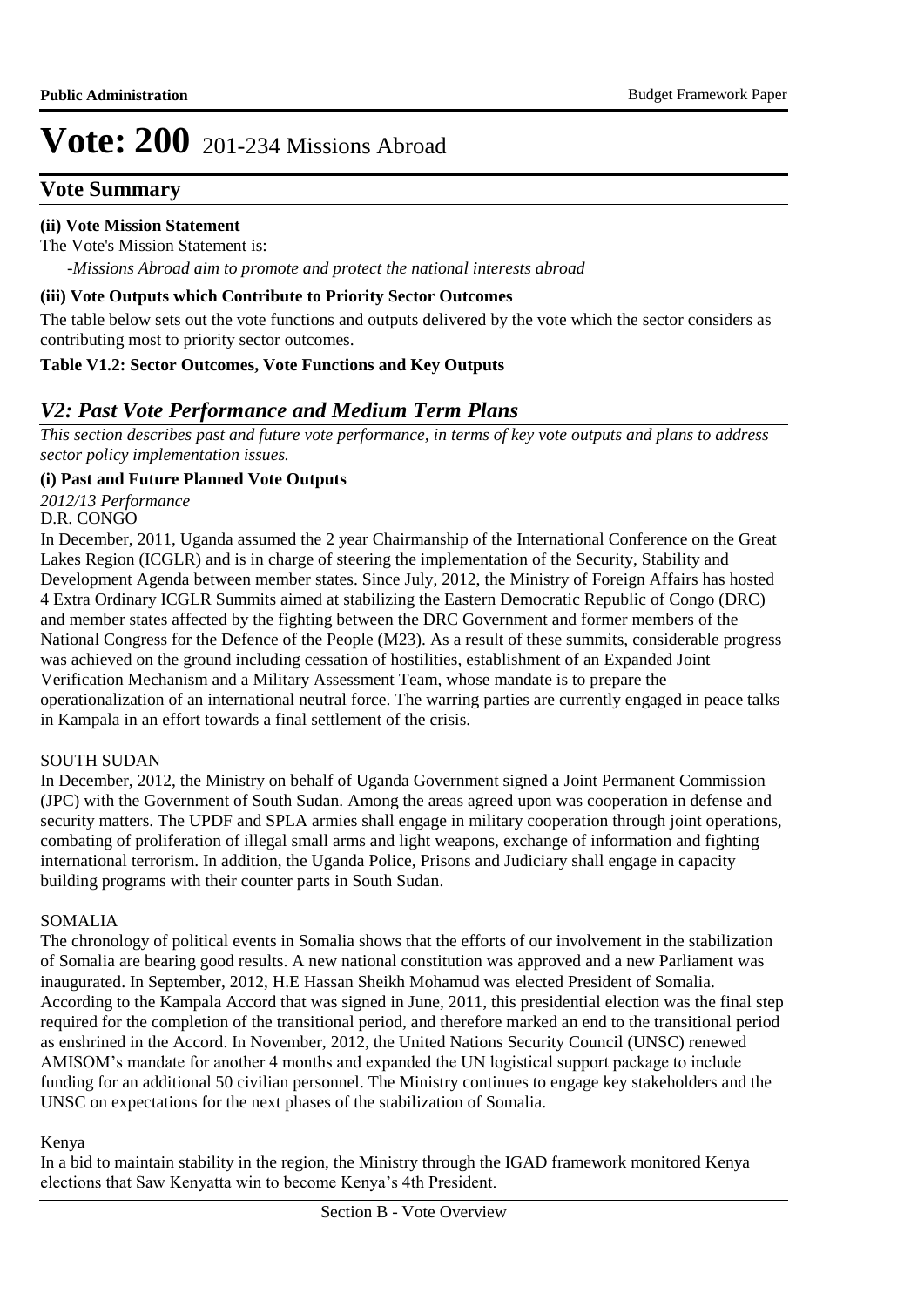# **Vote Summary**

## SAUDI ARABIA

The Ministry lobbied for Memorandums of Understanding (MOUs) and agreements between the Government of Uganda and the Islamic Development Bank for over US\$ 80 million in loans, grants and project financing. These include; - US\$ 30.72million approved loan and US\$ 8million co-financing towards the development of a specialized maternal and Neonatal Heath care Unit in Mulago National Referral Hospital, and the Community Agriculture Infrastructure Improvement Program respectively. Others include US\$ 30.45 million towards the Enhancing National Food Security through Increased Rice Production Project, US\$ 12.5 million loan from the Kuwait Fund for reconstructing and equipping Technical Institutes, US\$ 7 million grant from the Kuwait Fund for food security, and US\$12 million loan and co-financing from the Saudi Development Fund for Rural Electrification.

## IRAN

As directed by H.E the President, the Ministry of Foreign Affairs facilitated the follow up visit of a 13 member investment delegation from Zanjan province, Iran to Uganda (30th September-7th October 2012). The delegation met with officials from Uganda Investment Authority, Uganda Police, Ministry of Finance and Ministry of Foreign Affairs. Following these interactions, the group signed an agreement to invest in the 2nd phase of the expansion of the Naguru Police Health Center under a Public Private Partnership between the Uganda Police and Iran's Zanjan Investment Group.

## TURKEY

The Ministry participated in negotiations that led to the Turkish Government's extension of a Credit line of USD 300,000 through the Turkish Export-Import Bank to all Turkish Companies that set up business in Uganda. Uganda and Turkey also entered into an agreement to improve their visa regimes by stopping the issuance of entry visas for diplomat and VIP travellers.

## BRAZIL

The Ministry successfully lobbied for the opening of the Brazilian Agricultural Research Corporation (EMBRAPA) East Africa Liaison Offices in Kampala. The mission is to provide feasible solutions for the sustainable development of agribusiness through knowledge and technology generation and transfer. Four Ugandan scientists were facilitated to attend the EMBRAPA conference in Brazil. These were later selected to benefit from the Agricultural Innovation Fund for Development to facilitate their research work.

## EGYPT

The Ministry in conjunction with the Ministry of International Cooperation of Egypt successfully sourced for an investor in Uganda's beef industry. The investor incorporated the Egypt-Uganda Food Security Co.Ltd to build and operated a modern abattoir in Bombo. The implementation of the project is on course. The firm bought land in Bombo and commenced on construction of the slaughter house. The slaughter machines, refrigerated trucks and fabricated steel structures were delivered. After installation and commissioning, the abattoir will have a capacity of over 200 cattle per shift for export to Egypt and the Middle East.

The Ministry coordinated meetings that led to signing of a Memorandum of Understanding between the Ministries of Information and Communication Technology of Uganda and Egypt covering the following areas of cooperation.

-Communication Technology Infrastructure: - This is a link to submarine cables covering the Nile Basin countries. It is envisaged to cut internet costs by more than half and lead to growth in e-commerce. -ICT Capacity Building Program focusing on Business Process Outsourcing (BPO) training: - Uganda will select 3000 graduates in the BPO industry from various disciplines. Implementation of this project started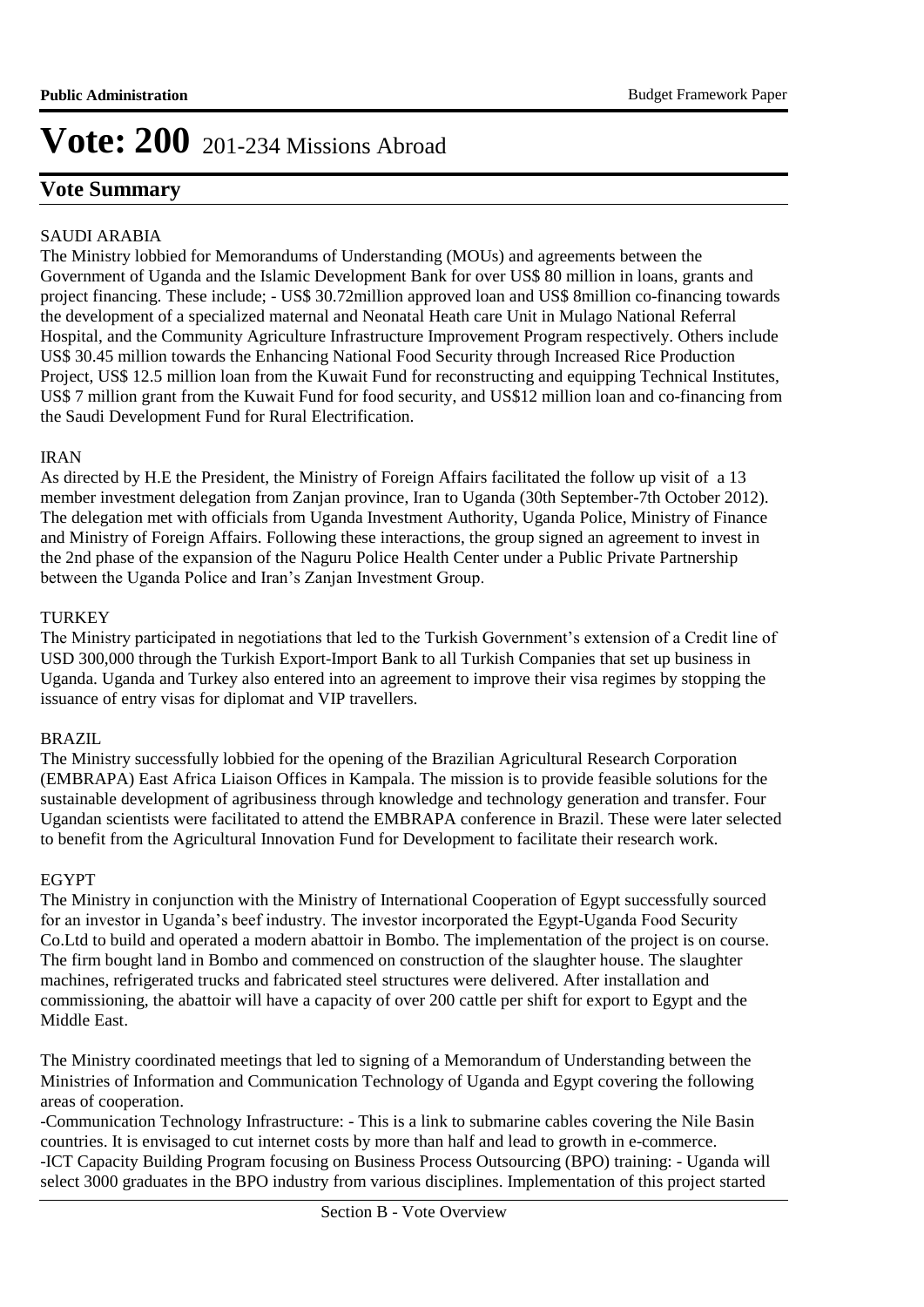# **Vote Summary**

with the training of at least 1000 youth in 2012. The BPO training shall be incorporated progressively into Makerere University Business School Computing Curriculum in 2013/14.

-Documentation of Cultural heritage and history: - Egypt is ready to fund 50% of the project cost.

-Cyber Security and establishment of a Computer Emergency Response Team.

-Establishment and Management of an Information Technology Park in Uganda.

## DENMARK

The Ministry linked and organized meetings between Holdor Topsae Company Ltd of Denmark and Uganda Government officials to discuss the business case of downstream production of fertilizers as a bi-product of Uganda's petroleum production industry. The company outlined a configuration which it recommended for the scale of Uganda's petroleum production and offered their expertise to Uganda's future approach to any selected refinery partner, to design a very suitable fertilizer plant besides the petroleum refinery. The company officials later visited Kampala and held talks with the Minister of Energy and Mineral Development, Uganda Investment Authority, and Minister of Agriculture. Holdor Topsae was given samples of Uganda's crude oil for analysis and in September, 2012, the results were forwarded to Uganda's Department of Oil Exploration and Production. It is now up to the Government of Uganda to fully develop this viable project.

The Ministry has been involved in discussion for establishment of a petroleum refinery here in Uganda. The Ministry has held negotiations with CNOOC and Total on the possibility of setting up a refinery in Uganda. These two companies have involved themselves in training of Ugandans in the field of Oil and Oil production. Success has also been reached on working out a project that will refine 200,000 baron a day refinery.

## SRI LANKA, THIALAND AND MALYSIA

Coordinated the visit of H. E. the President to Sri Lanka, Thialand and Malaysia where high level meetings were held to strengthen cooperation of these countries with Uganda.

## IAEA

The Ministry participated in the 56th International Atomic Energy Agency (IAEA) General Conference in Vienna, Austria. On the sidelines of the Conference, our officials held meetings with the Directorate for Atoms for Peace at IAEA; where the following salient were agreed upon.

-A Thermo luminescent Dosimetry (TLD) Reader is to be provided by IAEA for the Mulago Cancer Institute.

-IAEA is to support the revision of the work plans for the Tsetse fly Control Project in Uganda. -IAEA is to send experts to supervise the different stages of the new Cobalt 60 Machine after Uganda completes of the design of the Bunker.

## *Preliminary 2013/14 Performance*

The overall half year summarised performance in all the Missions abroad indicates that:

Missions mobilized bilateral and multilateral development assistance to a tune of over USD 100 million for Agriculture, Health, Education Oil and Gas sectors

Successfully sourced over 200 undergraduate and post graduate scholarships for Uganda Students

Successfully lobbied for new private foreign investments in Uganda's beef industry, Health Sector and Energy sectors.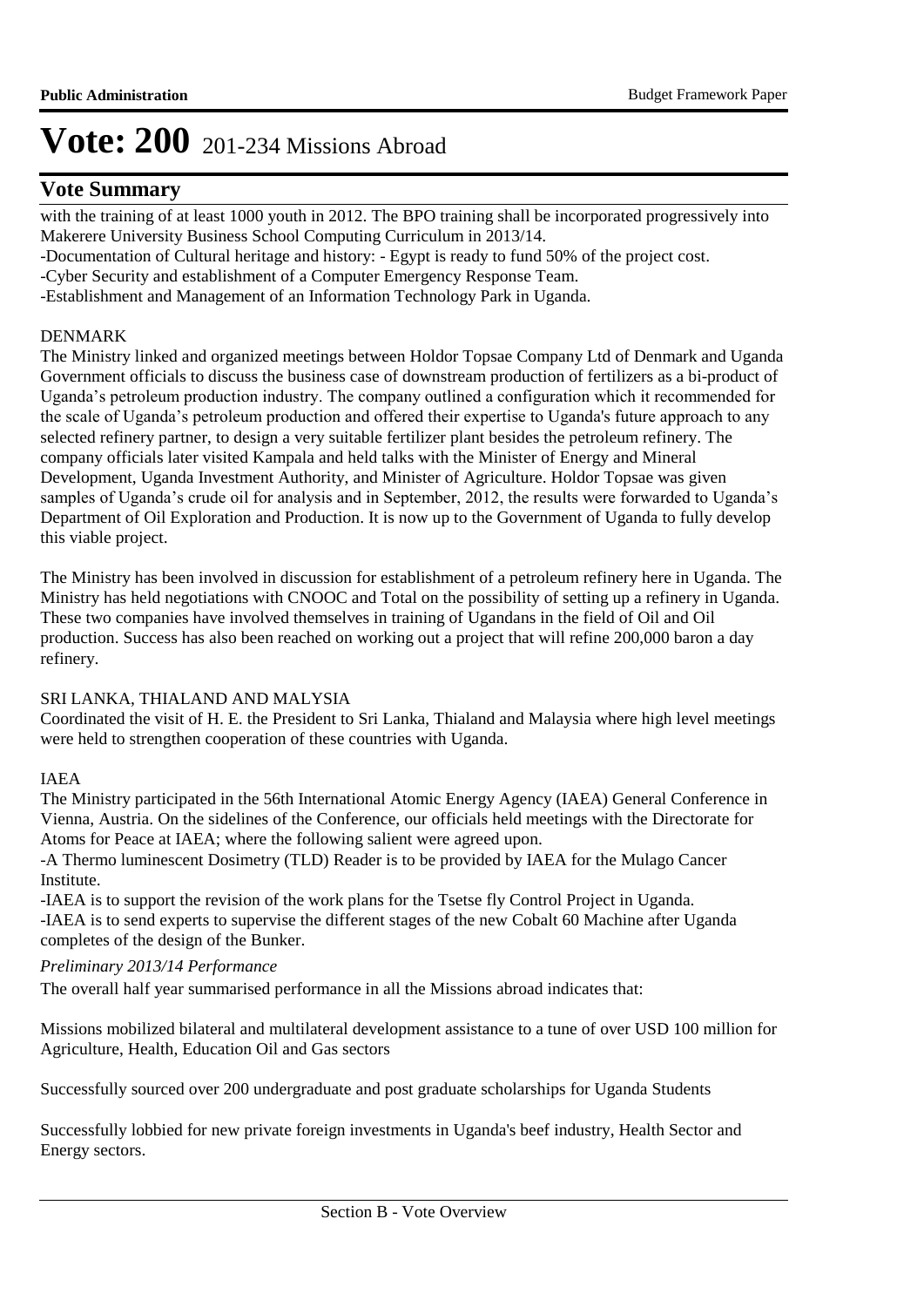## **Vote Summary**

## Provided protocol and consular services **Table V2.1: Past and 201/12 Key Vote Outputs\***

| <i>Vote, Vote Function</i><br>Key Output             | <b>Approved Budget and</b><br><b>Planned outputs</b> | 2013/14<br><b>Spending and Outputs</b><br><b>Achieved by End Dec</b> | 2014/15<br><b>Proposed Budget and</b><br><b>Planned Outputs</b> |        |
|------------------------------------------------------|------------------------------------------------------|----------------------------------------------------------------------|-----------------------------------------------------------------|--------|
| Vote: 200 201-234 Missions Abroad                    |                                                      |                                                                      |                                                                 |        |
| <i>Vote Function: 1652 Overseas Mission Services</i> |                                                      |                                                                      |                                                                 |        |
| <b>Vote Function Cost</b>                            | $UShs$ $Bn$ :                                        | 88.292 UShs Bn:                                                      | 47.369 UShs Bn:                                                 | 88.932 |
| <b>Cost of Vote Services:</b>                        | UShs $Bn$ :                                          | <b>88.292</b> <i>UShs Bn:</i>                                        | 47.369 UShs Bn:                                                 | 88.932 |

*\* Excluding Taxes and Arrears*

#### *2014/15 Planned Outputs*

Strengthen cooperation frameworks for regional and international peace and security

Resources mobilized, Inward investments, trade and tourism promoted in liaison with Headquarter with emphasis of un tied resources.

International conferences attracted to Uganda.

Product attaché hosted in strategic mission abroad for promotion of Uganda processing industry.

Properties abroad acquired, developed and managed.

Provide protocol and consular services

## **Table V2.2: Past and Medum Term Key Vote Output Indicators\***

|                                                                 |                           | 2013/14          |                              | <b>MTEF Projections</b> |         |         |
|-----------------------------------------------------------------|---------------------------|------------------|------------------------------|-------------------------|---------|---------|
| <i>Vote Function Key Output</i><br><b>Indicators and Costs:</b> | 2012/13<br><b>Outturn</b> | Approved<br>Plan | Outturn by<br><b>End Dec</b> | 2014/15                 | 2015/16 | 2016/17 |
| Vote: 200 201-234 Missions Abroad                               |                           |                  |                              |                         |         |         |
| <b>Vote Function:1652 Overseas Mission Services</b>             |                           |                  |                              |                         |         |         |
| <i><b>Vote Function Cost (UShs bn)</b></i>                      | 73.737                    | 88.292           | 47.369                       | 88.932                  |         | 104.479 |
| <b>Cost of Vote Services (UShs Bn)</b>                          | 73.737                    | 88.292           | 47.369                       | 88.932                  |         | 104.479 |

#### *Medium Term Plans*

Open missions in Strategic locationsthat serve best our cooperation and consular interests

Development of Uganda's properties abroad

Cooperation FrameworksInitiated, promoted and strengthened.

Consular services provided on routine basis.

Trade, investments, tourism and technology transfer promoted continous basis.

Public diplomacy and Image building programmes continously implemented.

Peace and Security promoted

## **(ii) Efficiency of Vote Budget Allocations**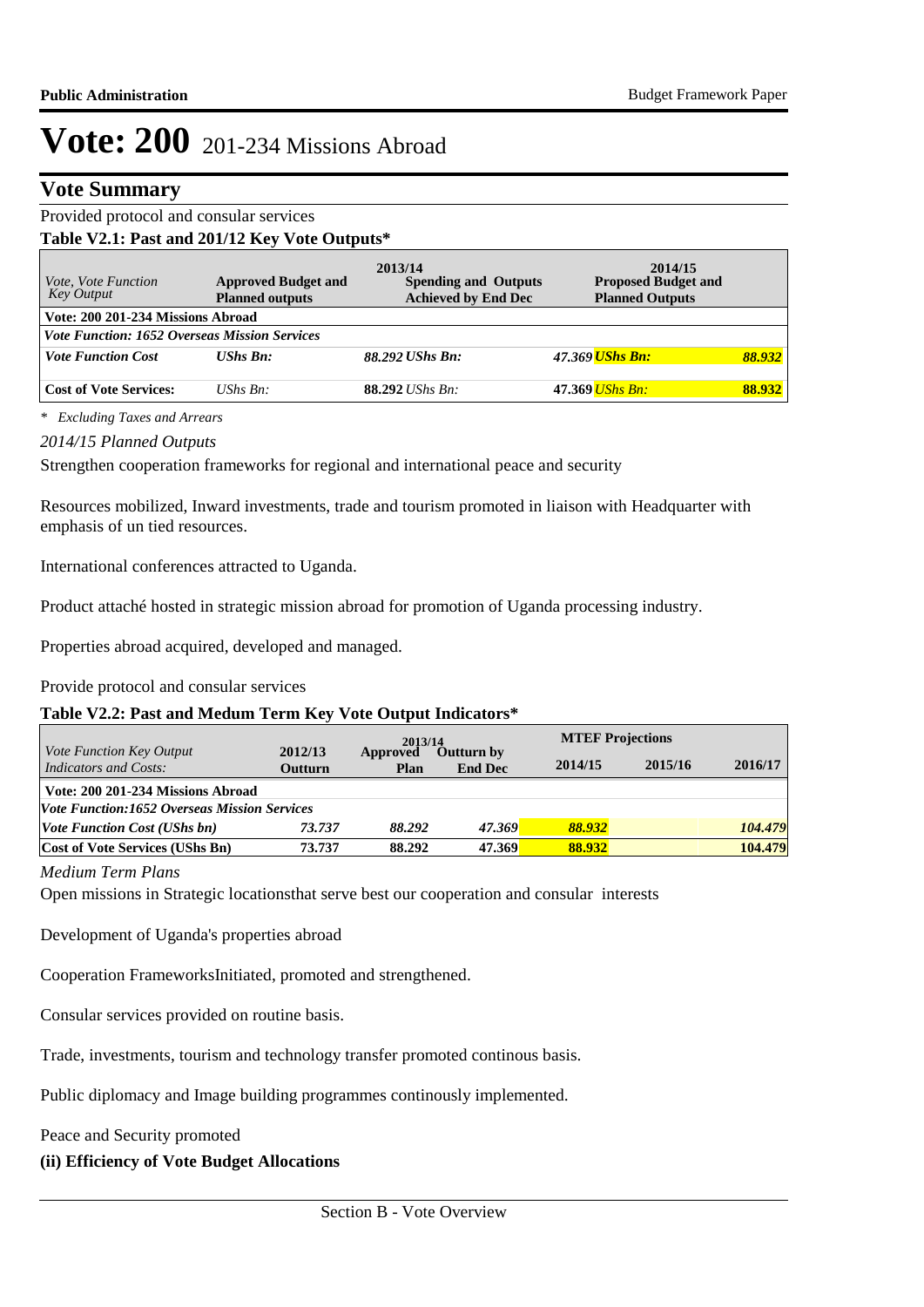## **Vote Summary**

## **Table V2.3: Allocations to Key Sector and Service Delivery Outputs over the Medium Term**

#### **Table V2.4: Key Unit Costs of Services Provided and Services Funded (Shs '000)**

| <b>Unit Cost</b><br><b>Description</b>              | Actual<br>2012/13 | <b>Planned</b><br>2013/14 | <b>Actual</b><br>by Sept | <b>Proposed</b><br>2014/15 | <b>Costing Assumptions and Reasons for</b><br>any Changes and Variations from Plan |
|-----------------------------------------------------|-------------------|---------------------------|--------------------------|----------------------------|------------------------------------------------------------------------------------|
|                                                     |                   |                           |                          |                            |                                                                                    |
| <i>Vote Function:1652 Overseas Mission Services</i> |                   |                           |                          |                            |                                                                                    |
| Unit costs do not apply                             |                   |                           |                          |                            |                                                                                    |
| for Missions because                                |                   |                           |                          |                            |                                                                                    |
| they operate in                                     |                   |                           |                          |                            |                                                                                    |
| different currency cities                           |                   |                           |                          |                            |                                                                                    |
| (11)                                                |                   |                           |                          |                            |                                                                                    |

#### **(iii) Vote Investment Plans**

The Ministry will continue as guided by the Policy on Acquisition, Development and Maintenance of properties to manage properties abroad for Uganda and in the medium term the Ministry will concentrate on constructions in Kigali, Ottawa, Kinshasa, Brussels, Nairobi, Abuja and Addis Ababa.

## **Table V2.5: Allocations to Capital Investment over the Medium Term**

|                                           | $(i)$ Allocation (Shs Bn) |      |                                 | $(ii)$ % Vote Budget |           |           |                                 |              |
|-------------------------------------------|---------------------------|------|---------------------------------|----------------------|-----------|-----------|---------------------------------|--------------|
| <b>Billion Uganda Shillings</b>           |                           |      | 2013/14 2014/15 2015/16 2016/17 |                      |           |           | 2013/14 2014/15 2015/16 2016/17 |              |
| Consumption Expendture (Outputs Provided) | <b>72.6</b>               | 73.3 | 77.6                            | 103.7                | 82.3%     | 82.4%     |                                 | 80.5% 100.0% |
| Investment (Capital Purchases)            | 15.6                      | 15.6 | 18.9                            |                      | $17.7\%$  | 17.6%     | 19.5%                           |              |
| <b>Grand Total</b>                        | 88.3                      | 88.9 | 96.5                            | 103.7                | $100.0\%$ | $100.0\%$ | $100.0\%$ $100.0\%$             |              |

a) Nairobi; remodelling of Uganda House Nairobi by adding a floor, re-roofing and refurbishing the interior. This will boost the NTR collections remitted to the consolidated fund. The Ministry has allocated an additional Shs 4.23 billion in FY 2014/15 for the renovation works.

b) Kigali; Uganda Mission in Kigali acquired a plot for which a decision was reached for construction of a Chancery and Official Residence, a consultant was engaged to make the technical drawings and a contract drafted. The Ministry has allocated shillings Shs 2.1 billion as a top up on the Shs 6.5 billion allocated during FY 2012/13 and 2013/14 for completion of works on the plot.

c) Kinshasa; Shs 1.8 billion has been allocated in FY 2013/14. The funds will assist Uganda's Mission in Kinshasa in completion of renovatinon works of the former Chancery building in Kinshasa.

d) Uganda Embassy in Juba; the Ministry secured a decision to utilize funds that had been appropriated for the Market to construction of a Chancery. In addition to these funds the Ministry has allocated an additional Shs 3 billion to support the construction of the Chancery.

E) Renovation of Uganda House Nairobi at a cost of Ugsh. 11bns

## **Table V2.6: Major Capital Investments**

| <b>Project, Programme</b>                                                                   | 2013/14                                                                        |                                                                                         | 2014/15                                                                                |
|---------------------------------------------------------------------------------------------|--------------------------------------------------------------------------------|-----------------------------------------------------------------------------------------|----------------------------------------------------------------------------------------|
| <b>Vote Function Output</b><br><b>UShs Thousand</b>                                         | <b>Approved Budget, Planned</b><br><b>Outputs (Quantity and Location)</b>      | <b>Actual Expenditure and</b><br><b>Outputs by September</b><br>(Quantity and Location) | <b>Proposed Budget, Planned</b><br><b>Outputs (Quantity and Location)</b>              |
| Project 206-0892 Strengthening Mission in Kenya                                             |                                                                                |                                                                                         |                                                                                        |
| 165272 Government<br><b>Buildings and</b><br><b>Administrative</b><br><b>Infrastructure</b> | Renovation of Uganda House<br>including remodeling and re-<br>roofing; Nairobi |                                                                                         | Completion of renovation of<br>Ambassadors residence and<br>renovation of Uganda House |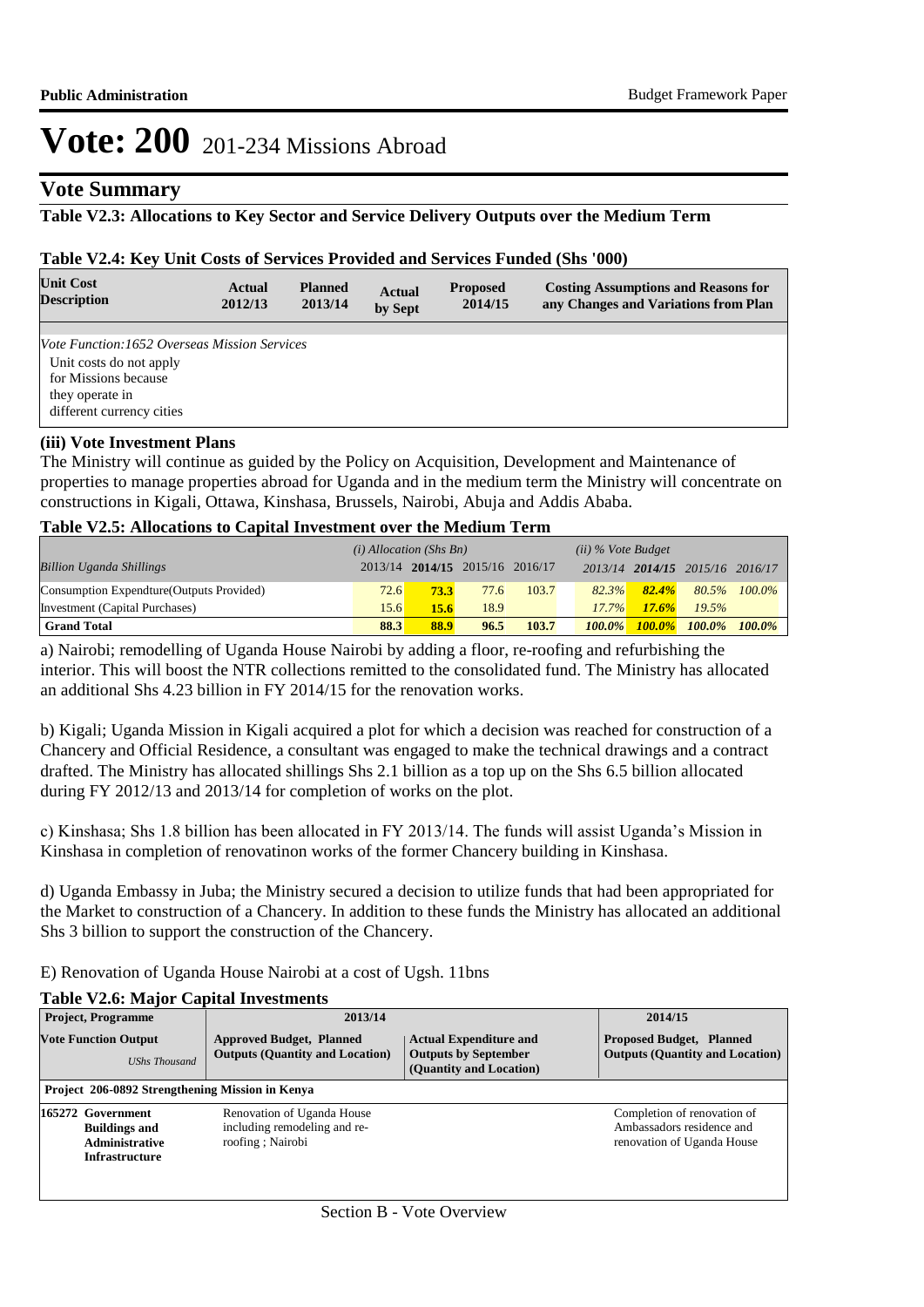|  | <b>Vote Summary</b> |  |
|--|---------------------|--|
|--|---------------------|--|

| Project, Programme                                                                          | 2013/14                                                                               |                                                                                         | 2014/15                                                                         |
|---------------------------------------------------------------------------------------------|---------------------------------------------------------------------------------------|-----------------------------------------------------------------------------------------|---------------------------------------------------------------------------------|
| <b>Vote Function Output</b><br><b>UShs Thousand</b>                                         | <b>Approved Budget, Planned</b><br><b>Outputs (Quantity and Location)</b>             | <b>Actual Expenditure and</b><br><b>Outputs by September</b><br>(Quantity and Location) | <b>Proposed Budget, Planned</b><br><b>Outputs (Quantity and Location)</b>       |
| <b>Total</b>                                                                                | 2,300,084                                                                             | 766,695                                                                                 | 4,330,620                                                                       |
| <b>GoU</b> Development                                                                      | 2,300,084                                                                             | 766,695                                                                                 | 4,330,620                                                                       |
| <b>External Financing</b>                                                                   | 0                                                                                     | $\boldsymbol{\theta}$                                                                   | 0                                                                               |
| Project 213-0404 Strengthening Mission in Rwanda                                            |                                                                                       |                                                                                         |                                                                                 |
| 165272 Government<br><b>Buildings and</b><br><b>Administrative</b><br><b>Infrastructure</b> | Construction of Chancery at<br>Kacyiru; Kigali                                        |                                                                                         | Completion of construction of<br>Chancery at Kacyiru; Kigali                    |
| <b>Total</b>                                                                                | 5,000,000                                                                             | 1,666,667                                                                               | 2,110,000                                                                       |
| <b>GoU</b> Development                                                                      | 5,000,000                                                                             | 1,666,667                                                                               | 2,110,000                                                                       |
| <b>External Financing</b>                                                                   | 0                                                                                     | $\theta$                                                                                | $\theta$                                                                        |
| Project 221-1177 Strengthening Mission in DR congo                                          |                                                                                       |                                                                                         |                                                                                 |
| 165272 Government<br><b>Buildings and</b><br>Administrative<br><b>Infrastructure</b>        | Phase II top up for renovation<br>of former Chancery at<br>Tobalbaye in Kishansa, DRC |                                                                                         | Completion of renovation of<br>former Chancery at Tobalbaye<br>in Kishansa, DRC |
| <b>Total</b>                                                                                | 1,400,116                                                                             | 466,705                                                                                 | 1,850,000                                                                       |
| <b>GoU</b> Development                                                                      | 1,400,116                                                                             | 466,705                                                                                 | 1,850,000                                                                       |
| <b>External Financing</b>                                                                   | $\boldsymbol{\theta}$                                                                 | $\theta$                                                                                | $\theta$                                                                        |
| Project 229-0976 Strengthening Mission in Juba                                              |                                                                                       |                                                                                         |                                                                                 |
| 165272 Government<br><b>Buildings and</b><br>Administrative<br><b>Infrastructure</b>        | Top Up for construction of the<br>Chancery                                            |                                                                                         | <b>Construction of Cancery</b>                                                  |
| <b>Total</b>                                                                                | 1,000,000                                                                             | 333,333                                                                                 | 3,000,000                                                                       |
| <b>GoU</b> Development                                                                      | 1,000,000                                                                             | 333,333                                                                                 | 3,000,000                                                                       |
| <b>External Financing</b>                                                                   | $\boldsymbol{\theta}$                                                                 | $\theta$                                                                                | $\theta$                                                                        |
| Project 234-1287 Strengthening Mission in Somalia                                           |                                                                                       |                                                                                         |                                                                                 |
| 165275 Purchase of Motor<br><b>Vehicles and Other</b><br><b>Transport Equipment</b>         |                                                                                       |                                                                                         | Purchase of Amoured cars                                                        |
| <b>Total</b>                                                                                | $\bf{0}$                                                                              | $\theta$                                                                                | 804,000                                                                         |
| <b>GoU</b> Development                                                                      | 0                                                                                     | $\theta$                                                                                | 804,000                                                                         |
| <b>External Financing</b>                                                                   | $\theta$                                                                              | $\theta$                                                                                | $\boldsymbol{\theta}$                                                           |

**(iv) Vote Actions to improve Priority Sector Outomes**

**Table V2.7: Priority Vote Actions to Improve Sector Performance** 

## *V3 Proposed Budget Allocations for 2014/15 and the Medium Term*

*This section sets out the proposed vote budget allocations for 2014/15 and the medium term, including major areas of expenditures and any notable changes in allocations.* 

**Table V3.1: Past Outturns and Medium Term Projections by Vote Function\***

|                           | 2013/14                                            |         | <b>MTEF Budget Projections</b> |         |
|---------------------------|----------------------------------------------------|---------|--------------------------------|---------|
| 2012/13<br><b>Outturn</b> | <b>Spent by</b><br>Appr.<br><b>Budget</b> End Sept | 2014/15 | 2015/16                        | 2016/17 |

Section B - Vote Overview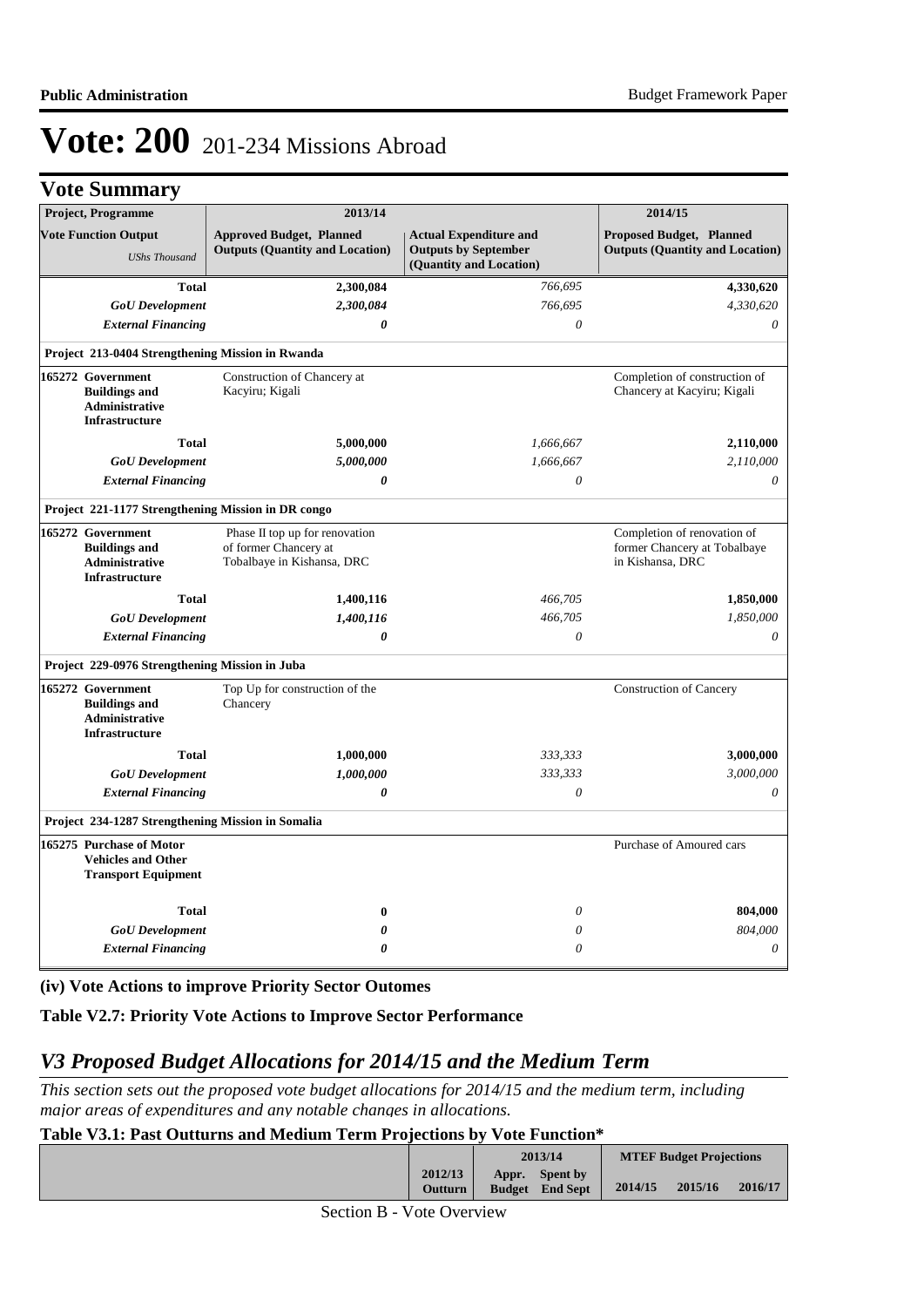# **Vote Summary**

| Vote: 200 201-234 Missions Abroad |        |        |        |        |        |         |
|-----------------------------------|--------|--------|--------|--------|--------|---------|
| 1652 Overseas Mission Services    | 73.737 | 88.292 | 23.377 | 88.932 | 97.187 | 104.479 |
| <b>Total for Vote:</b>            | 73.737 | 88.292 | 23.377 | 88.932 | 97.187 | 104.479 |

**2012/13** 

**Spent by** 

**Appr.** 

### **(i) The Total Budget over the Medium Term**

## **(ii) The major expenditure allocations in the Vote for 2014/15**

Missions abroad will spend more of the funds in vote function of overseas mission services, on rent, staff salaries, telecommunication, renovation and construction.

#### **(iii) The major planned changes in resource allocations within the Vote for 2014/15**

## **Table V3.2: Key Changes in Vote Resource Allocation**

| <b>Changes in Budget Allocations and Outputs from 2013/14 Planned Levels:</b><br>2014/15 |                                                                   | 2015/16 |                  | 2016/17  | <b>Justification for proposed Changes in</b><br><b>Expenditure and Outputs</b> |
|------------------------------------------------------------------------------------------|-------------------------------------------------------------------|---------|------------------|----------|--------------------------------------------------------------------------------|
| Vote Function: 1603 Overseas Mission Services                                            |                                                                   |         |                  |          |                                                                                |
| Output:                                                                                  | 1652 03 Security Council Services                                 |         |                  |          |                                                                                |
| <b>UShs Bn:</b>                                                                          | $0.290$ UShs Bn:                                                  |         | 3.472 UShs Bn:   | 0.000    |                                                                                |
| Output:                                                                                  | 1652 04 Promotion of trade, tourism, education, and investment    |         |                  |          |                                                                                |
| <b>UShs Bn:</b>                                                                          | $0.250$ UShs Bn:                                                  |         | $2.623$ UShs Bn: | $-8.277$ |                                                                                |
| Postive change in                                                                        | Postive change in                                                 |         |                  |          |                                                                                |
| Commercial Diplomacy Commercial Diplomacy                                                |                                                                   |         |                  |          |                                                                                |
| Output:                                                                                  | 1652 75 Purchase of Motor Vehicles and Other Transport Equipment  |         |                  |          |                                                                                |
| <b>UShs Bn:</b>                                                                          | $1.820$ UShs Bn:                                                  |         | $5.045$ UShs Bn: | $-0.955$ |                                                                                |
| Utility and representation More Utility and                                              |                                                                   |         |                  |          |                                                                                |
| vehicles purchased will be representation vehicles                                       |                                                                   |         |                  |          |                                                                                |
| minimised to enable                                                                      | purchased to replace                                              |         |                  |          |                                                                                |
| massive construction                                                                     | phasing out vehicles                                              |         |                  |          |                                                                                |
| Output:                                                                                  | 1652 77 Purchase of Specialised Machinery & Equipment             |         |                  |          |                                                                                |
| <b>UShs Bn:</b>                                                                          | $0.294$ UShs Bn:                                                  |         | $0.100$ UShs Bn: | 0.000    |                                                                                |
| <b>Procurement of security</b>                                                           | <b>Procurement of security</b>                                    |         |                  |          |                                                                                |
| equipment                                                                                | equipment                                                         |         |                  |          |                                                                                |
| Output:                                                                                  | 1652 78 Purchase of Office and Residential Furniture and Fittings |         |                  |          |                                                                                |
| <b>UShs Bn:</b>                                                                          | $1.076$ UShs Bn:                                                  |         | $0.350$ UShs Bn: | $-0.150$ |                                                                                |
| <b>Uganda's Image Improved</b> Uganda's Image Improved                                   |                                                                   |         |                  |          |                                                                                |

## *V4: Vote Challenges for 2014/15 and the Medium Term*

*This section sets out the major challenges the vote faces in 2014/15 and the medium term which the vote has been unable to address in its spending plans.*

Opening of Mission in Malysia at a cost of 1.8bn UGX

Purchase of Land for construction og Chancery in Guangzhou - China at a cost of Ugshs. 2.5bns Purchase of current Chancery compound in Beijing at cost of 7.5bn Ugshs

Construction of Chancery in Ottawa - Canada at a cost of 5.0bn

## **Table V4.1: Additional Output Funding Requests**

| <b>Additional Requirements for Funding and</b><br><b>Outputs in 2014/15:</b>                                                                                                                      | <b>Justification of Requirement for</b><br><b>Additional Outputs and Funding</b>                                                                                                                  |  |  |  |
|---------------------------------------------------------------------------------------------------------------------------------------------------------------------------------------------------|---------------------------------------------------------------------------------------------------------------------------------------------------------------------------------------------------|--|--|--|
| <i>Vote Function:1672 Overseas Mission Services</i><br>Output:<br>1652 72 Government Buildings and Administrative Infrastructure                                                                  |                                                                                                                                                                                                   |  |  |  |
| <b>UShs Bn:</b><br>0.500<br>Constructions of residences and offices will save shs 14<br>billion in rent, out of the billion released to the missions for<br>operations and also generate revenue. | The Ministry needs to utilize the policy proposal on NTR to a tune<br>of Shs.12bn to complete the construction works on the mission in<br>Kenya (Nairobi), DRC (Kishansa) and Rwanda (Kigali) and |  |  |  |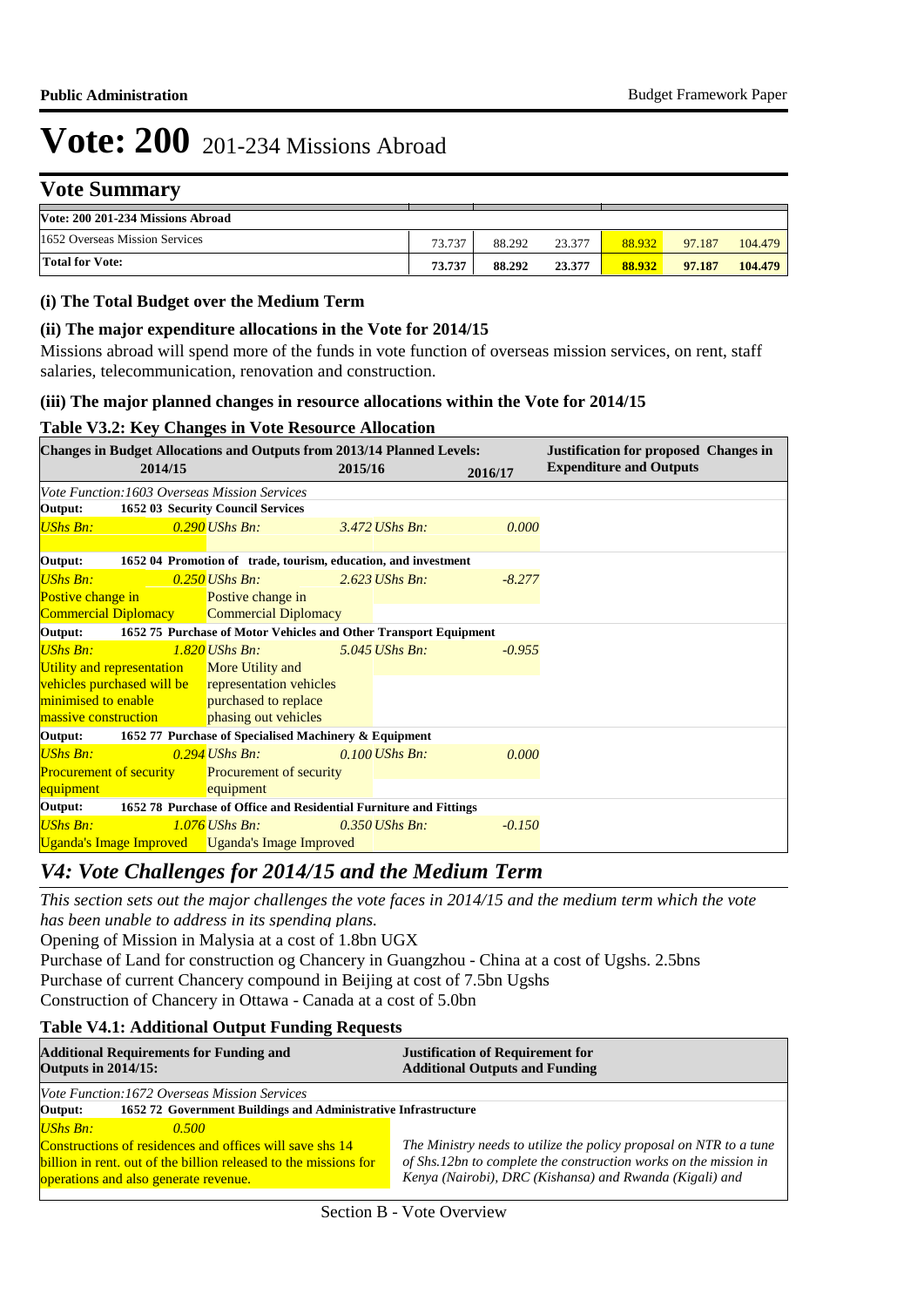## **Vote Summary**

| <b>Additional Requirements for Funding and</b> | <b>Justification of Requirement for</b>                                                                                                                            |  |
|------------------------------------------------|--------------------------------------------------------------------------------------------------------------------------------------------------------------------|--|
| <b>Outputs in 2014/15:</b>                     | <b>Additional Outputs and Funding</b>                                                                                                                              |  |
|                                                | procurement of plots. This contributes to the objective of<br>increasing economic infrastructure specifically through saving<br>costs and also generating revenue. |  |

*This section discusses how the vote's plans will address and respond to the cross-cutting policy, issues of gender and equity; HIV/AIDS; and the Environment, and other budgetary issues such as Arrears and NTR..* 

## **(i) Cross-cutting Policy Issues**

*(i) Gender and Equity*

Gender and Equity will be address in two different contexts

In the context of Foreign Policy the Missions are continuously engaged in bilateral and multilateral negotiation process as well as in lobbying development partners in the following areas:

- Mobilizing resources to support Uganda's Gender, Youth and disability programs.

- Continuous securing appropriate technology in support of Gender, Youth and disability programs.

- Lobby for Development Partners to adopt policies in support of Uganda's Gender, Youth and disability policies.

The missions will liaise with Headquarter to:

- Practice gender equity standards that include Encouraging ladies to apply when recruiting local staff.

- Sensitize and training of staff in mission on gender and equity

- Consider gender while placing new officers in Missions abroad.

## *(ii) HIV/AIDS*

In the context of Foreign Policy the Missions are continuously engaged in bilateral and multilateral negotiation process as well as in lobbying development partners in the following areas:

- Mobilizing resources to support Uganda's HIV/AIDS programs

- Securing appropriate technology in support of HIV/AIDS programs

- Mobilizing technical assistance in support of institutional capacity building for HIV/AIDS control and eradication

- Lobby for Development Partners to adopt policies in support of Uganda's HIV/AIDS policies

The Missions through Ministry of Foreign Affairs headquarter will also administratively negotiate with Ministry of Finance Planning and Economic Development to enhance missions ceilings to enable the implementation of the policy on Foreign Service Education allowance to encourage families stay together. Implementing the policy requires Shs. 4 bn. The Missions will also continue to provide for medical allowance to assist the infected.

## *(iii) Environment*

In the context of Foreign Policy the Missions are continuously engaged in bilateral and multilateral negotiation process as well as in lobbying development partners in the following areas:

- Mobilizing resources to support Uganda's environment programs

- Securing appropriate technology in support of environment programs

- Mobilizing technical assistance and training opportunities in support of institutional capacity building for

environment control and preservation programs

- Lobby for Development Partners to adopt policies in support of Uganda's environment policies

In addition the Missions will continue to issue visas to tourists with the interests of visiting Uganda's